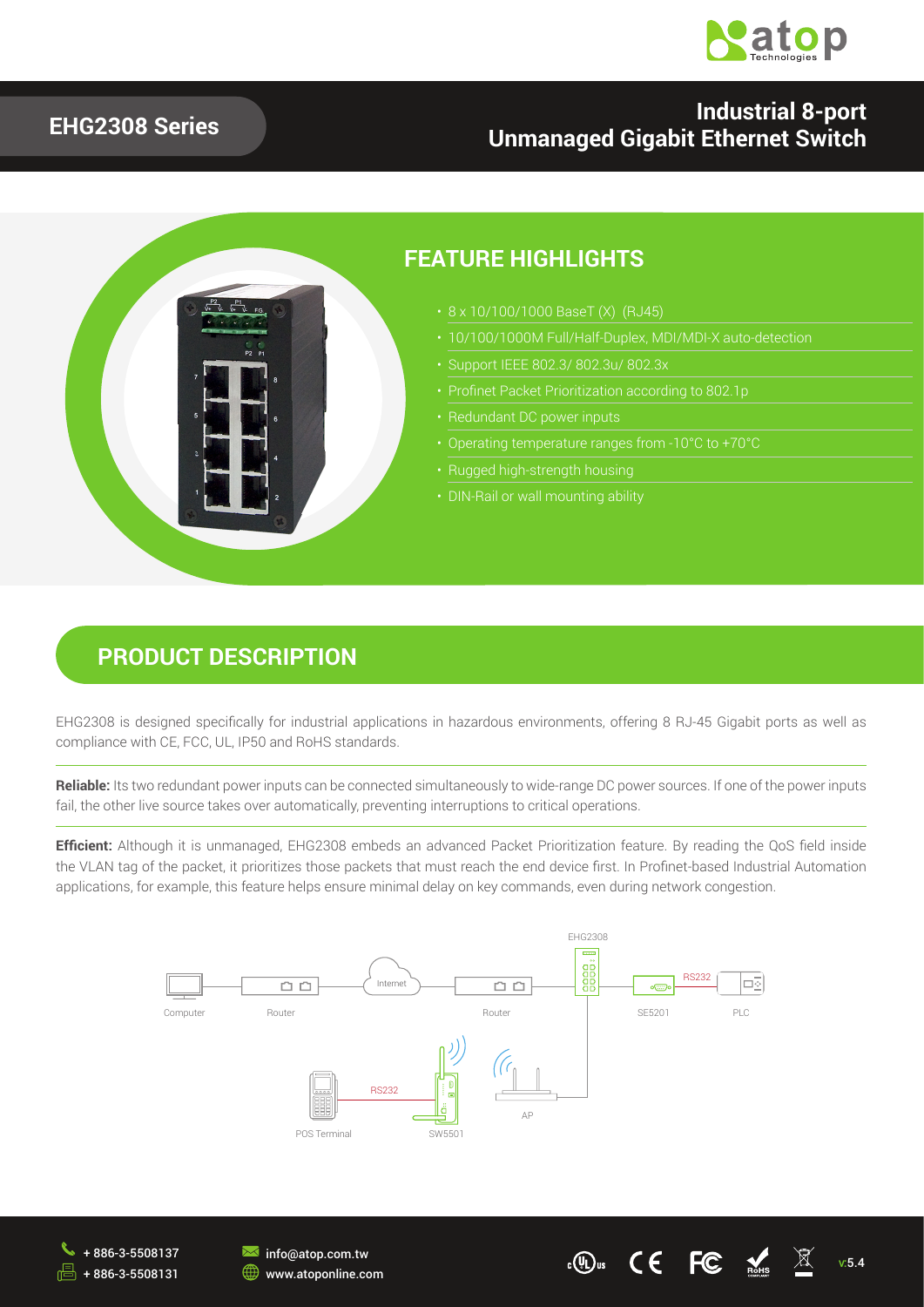

v:5.4

 $\mathbb{C}$   $\mathbb{C}$  and  $\mathbb{C}$  and  $\mathbb{C}$  and  $\mathbb{C}$  and  $\mathbb{C}$  and  $\mathbb{C}$  and  $\mathbb{C}$  and  $\mathbb{C}$  and  $\mathbb{C}$  and  $\mathbb{C}$  and  $\mathbb{C}$  and  $\mathbb{C}$  and  $\mathbb{C}$  and  $\mathbb{C}$  and  $\mathbb{C}$  and  $\mathbb{C}$  and  $\mathbb$ 

## **DIMENSIONS & LAYOUT**





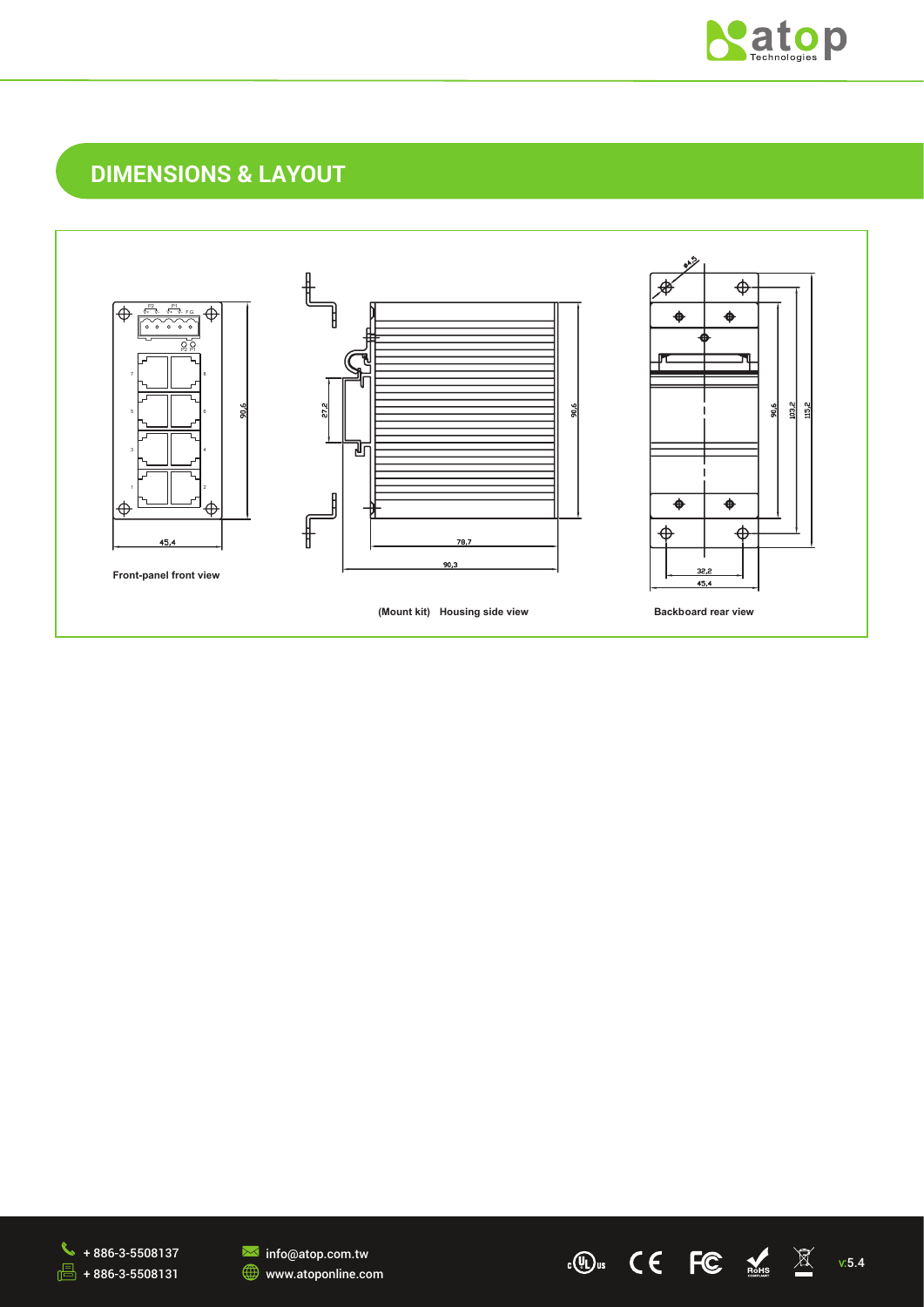

c(0) us  $\mathsf{CE}$  FC  $\mathsf{CE}$  X v.5.4

# **SPECIFICATIONS**

| <b>Technical Specifications</b>    |                                                                          |  |  |  |
|------------------------------------|--------------------------------------------------------------------------|--|--|--|
| Model Name                         | EHG2308 Series                                                           |  |  |  |
| <b>Ethernet</b>                    |                                                                          |  |  |  |
| Connector                          | <b>RJ45</b>                                                              |  |  |  |
| Ports                              | 8                                                                        |  |  |  |
| <b>Transmission Rate</b>           | 10/100/1000 Mbps                                                         |  |  |  |
| Standards                          | IEEE 802.3 10BASE-T<br>IEEE 802.3u 100BASE-TX<br>IEEE 802.3ab 1000BASE-T |  |  |  |
| Flow Control                       | IEEE802.3X flow control, back-pressure flow control                      |  |  |  |
| Jumbo Frame Size                   | Up to 9216 byte                                                          |  |  |  |
| Auto MDI/MDI-X                     | Yes                                                                      |  |  |  |
| <b>Power</b>                       |                                                                          |  |  |  |
| Input Voltage                      | 9-48 VDC                                                                 |  |  |  |
| Input Current                      | 0.45A                                                                    |  |  |  |
| Power Consumption                  | 4.05 Watts Max                                                           |  |  |  |
| Connector                          | 5.08mm 5 pin Terminal Block                                              |  |  |  |
| <b>Reverse Polarity Protection</b> | Yes                                                                      |  |  |  |
| Redundancy                         | Yes                                                                      |  |  |  |
| <b>Physical Characteristics</b>    |                                                                          |  |  |  |
| Housing                            | IP30 protection, aluminum housing                                        |  |  |  |
| Installation                       | DIN Rail, Wall mount (optional)                                          |  |  |  |
| Dimension $(W \times H \times D)$  | 45.2 x 90 x 78 mm                                                        |  |  |  |
| Weight                             | 255 g                                                                    |  |  |  |
| Warranty                           | 5 years                                                                  |  |  |  |
| <b>Environmental Limits</b>        |                                                                          |  |  |  |
| <b>Operating Temperature</b>       | $-10^{\circ}$ C to $+70^{\circ}$ C (14°F to $+158^{\circ}$ F)            |  |  |  |
| Storage Temperature                | -40°C to +85°C (-40°F to +185°F)                                         |  |  |  |
| Ambient Relative Humidity          | 5% to 95% RH (Non-condensing)                                            |  |  |  |